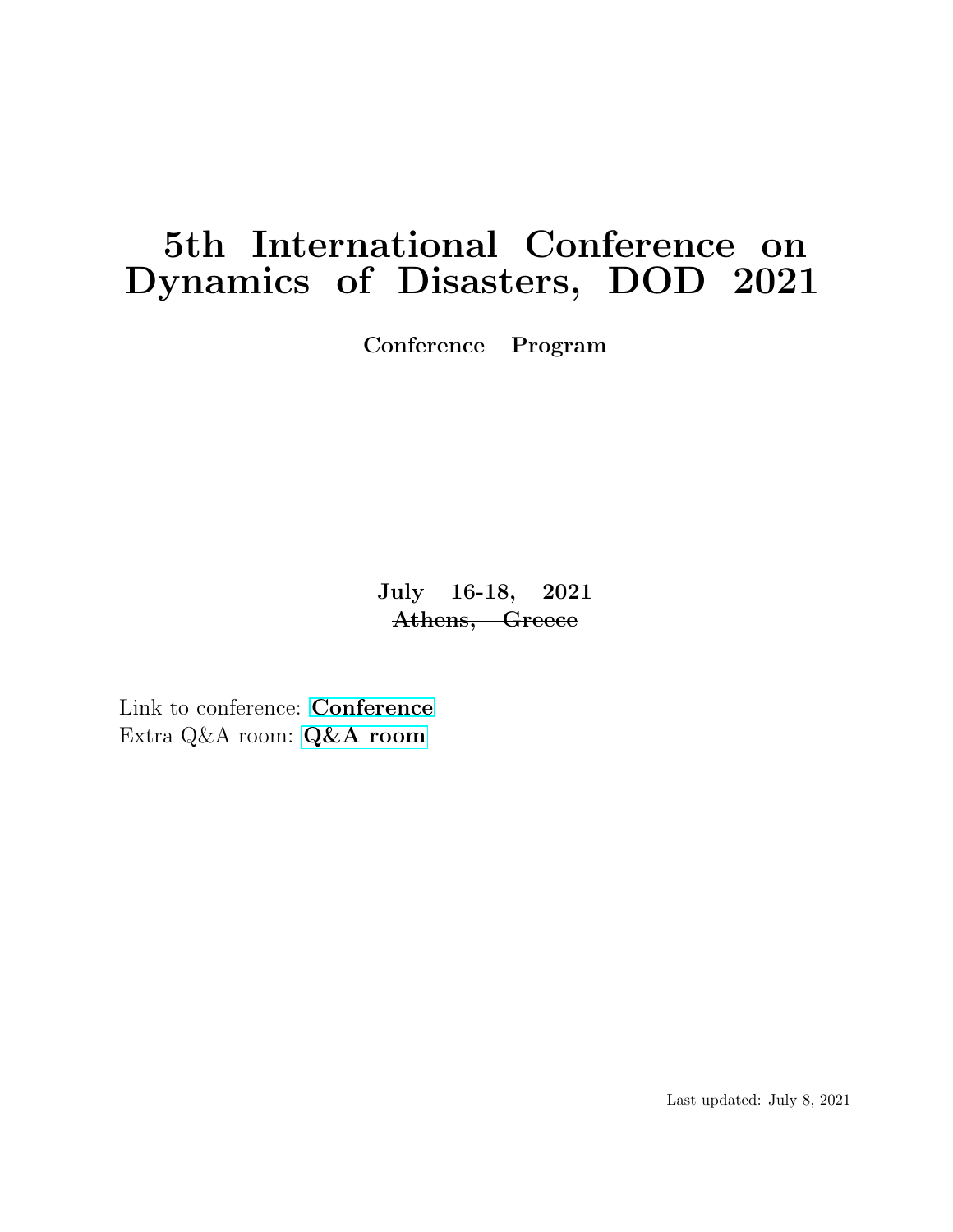# Friday, July 16

 $4:00 \text{ pm} - 4:30 \text{ pm}$ , Athens time 9:00 am – 9:30 am, Eastern Standard Time

### Welcoming & Opening remarks by DOD organizing committee

Anna Nagurney, Ilias Kotsireas, Panos Pardalos, Chrysafis Vogiatzis

4:30 pm – 5:30 pm, Athens time 9:30 am – 10:30 am, Eastern Standard Time

Plenary Talk

Session chair: ILIAS KOTSIREAS

Doing More with Less: The Impact of Preparedness and Coordination on Humanitarian Aid

Prof. Maria Besiou, Kühne Logistics University, Germany

5:30 pm  $-$  5:45 pm, Athens time 10:30 am – 10:45 am, Eastern Standard Time

15-minute break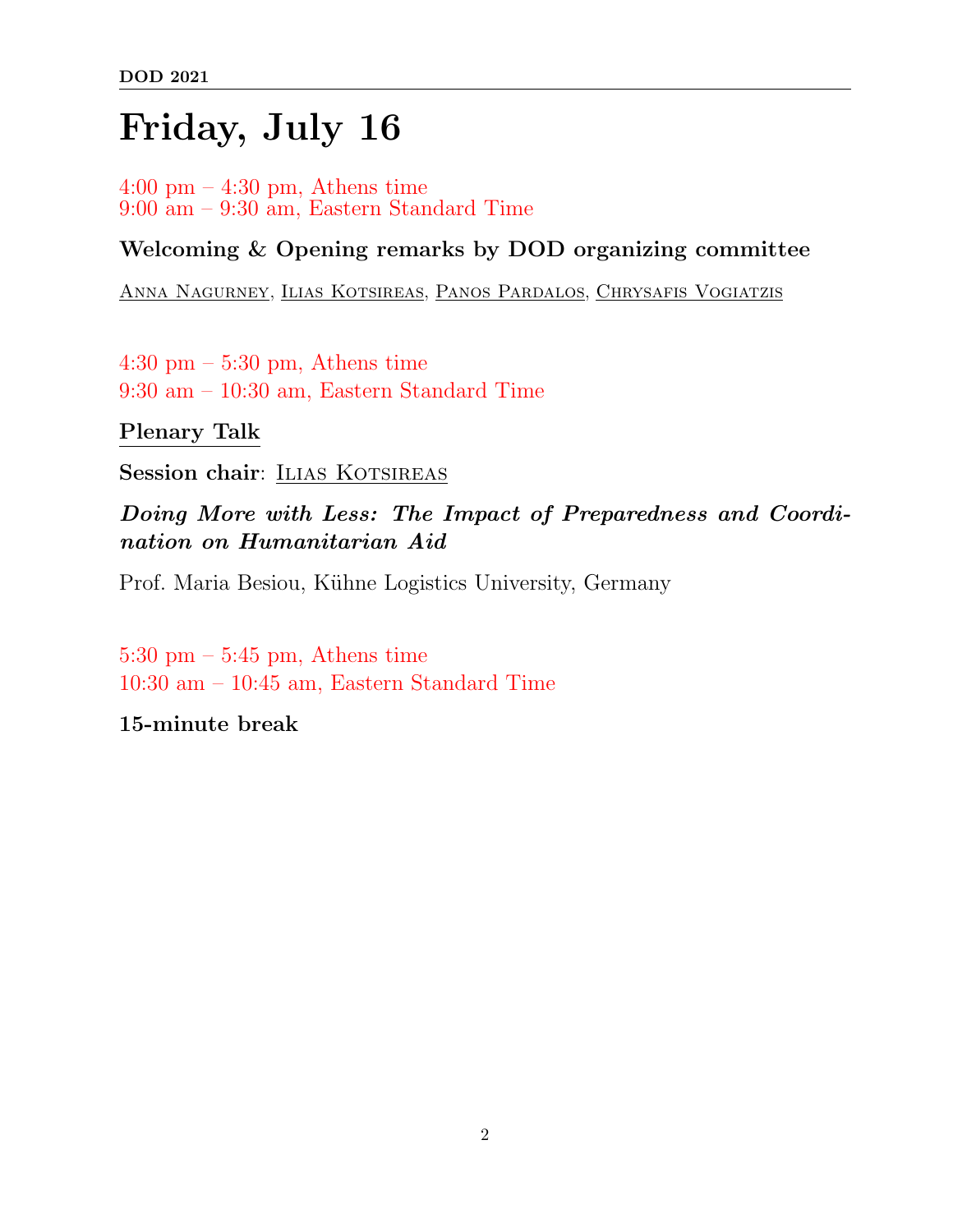$5:45$  pm  $-7:15$  pm, Athens time 10:45 am – 12:15 pm, Eastern Standard Time

Session A: Session chair: SOFIA PAPADAKI

A meta-analysis of supply chain disruption research Lydia Novoszel and Tina Wakolbinger

Relief Food Supply Network Modelling for Disaster Preparedness and Response when Disasters Occur Frequently Stephan Onggo, Christine Currie and Duc-Cuong Dang

An Integrated Multitiered Supply Chain Network Model of Competing Agricultural Firms and Processing Firms Deniz Besik, Anna Nagurney and Pritha Dutta

 $7:15$  pm  $-7:30$  pm, Athens time 12:15 pm – 12:30 pm, Eastern Standard Time

#### 15-minute break

7:30 pm – 9:30 pm, Athens time 12:30 pm – 2:30 pm, Eastern Standard Time

Session B: Session Chair: CHRYSAFIS VOGIATZIS

Design of an AI toolkit based on UAV on-board multi-sensor data for emergency response

Ilias Gkotsis, Paraskevi Petsioti, George Kampas and George Eftychidis

Earthquakes: from Twitter detection to EO data processing Stelios Andreadis, Ilias Gialampoukidis, Andrea Manconi, David Cordeiro, Vasco Conde, Manuela Sagona, Fabrice Brito, Nick Pantelidis, Thanassis Mavropoulos, Nuno Grosso, Stefanos Vrochidis and Ioannis Kompatsiaris

Household Perception of Ecosystem-Based Measures to Prevent Flood Damage: A Case Study from West Bengal, India Kasturi Bhattacharjee

Post-Earthquake On-Site Research in Nepal: Identifying Best Risk Management Practices in a Developing Country Miriam Porter and Situ Chitrakar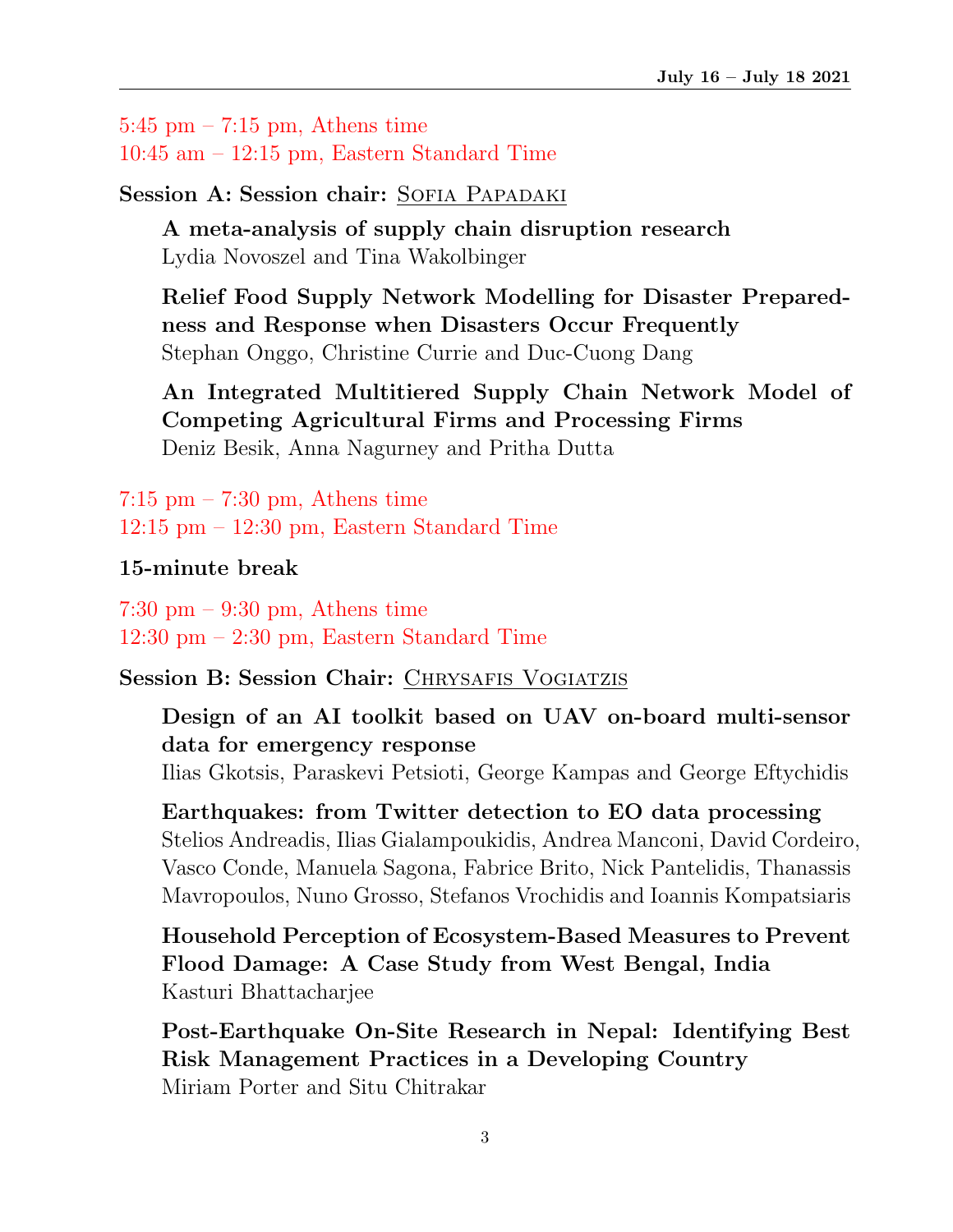# Saturday, July 17

 $4:00 \text{ pm} - 5:00 \text{ pm}$ , Athens time 9:00 am – 10:00 am, Eastern Standard Time

Session C: Session Chair: PANOS PARDALOS

The Location of Oil Fields in the Mediterranean Sea and the Model of Oil Spills Spread Alexey Demin and Sergey Demin

Influence of Potential Oil Spills on Arctic Fauna Sergey Demin, Fuad Aleskerov and Darya Skrylnikova

 $5:00 \text{ pm} - 6:00 \text{ pm}$ , Athens time 10:00 am – 11:00 am, Eastern Standard Time

Plenary Talk

Session chair: CHRYSAFIS VOGIATZIS

Deforestation and Climate Disasters

Dr. Stavros Siokos, Astarte Capital Partners LLP, London, UK

 $6:00 \text{ pm} - 6:15 \text{ pm}$ . Athens time 11:00 am – 11:15 am, Eastern Standard Time

15-minute break

 $6:15$  pm  $-8:15$  pm, Athens time 11:15 am – 1:15 pm, Eastern Standard Time

Session D

Session chair: VICKI BIER

Refugee Migration Networks and Regulations: A Multiclass, Multipath Variational Inequality Framework Anna Nagurney, Patrizia Daniele and Ladimer Nagurney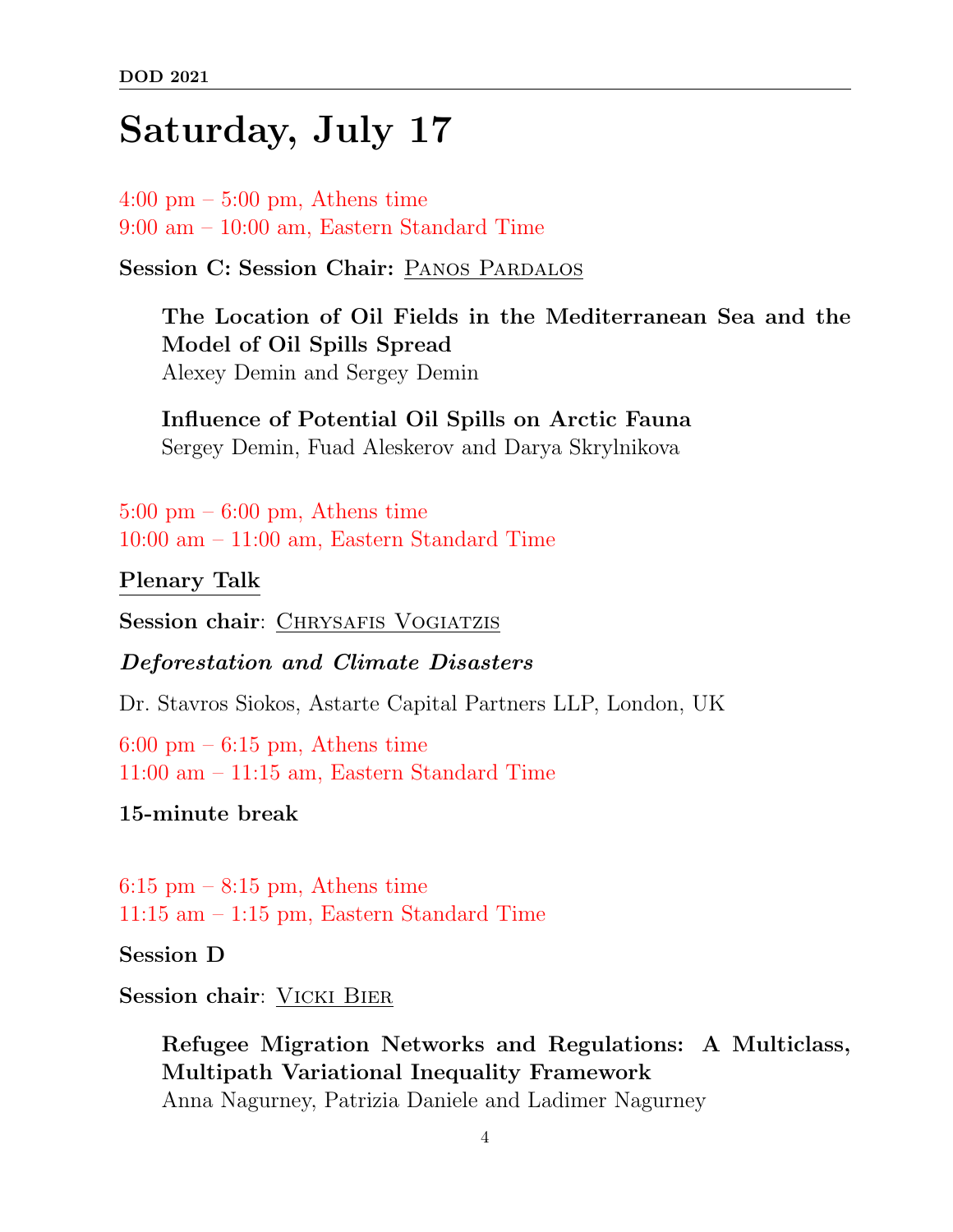Investigating Forecasts of Mixed Migration Flows in Europe by Using Time Series Models Vasiliki Mebelli and Maria Drakaki

Game-theoretic Modeling of Pre-disaster Relocation Vicki Bier, Yuqun Zhou and Hongru Du

## COVID-19 Quarantine Measures Efficiency Evaluation by Best Tube Interval Data Envelopment Analysis

Sergey Demin

 $8:15 \text{ pm} - 8:30 \text{ pm}$ , Athens time 1:15 pm – 1:30 pm, Eastern Standard Time

15-minute break

8:30 pm – 9:30 pm, Athens time 1:30 pm – 2:30 pm, Eastern Standard Time

Plenary Talk

Session chair: CHRYSAFIS VOGIATZIS

### Critical Elements Detection in Networks: An Optimization Perspective

Prof. Oleg Prokopyev, University of Pittsburgh, PA, USA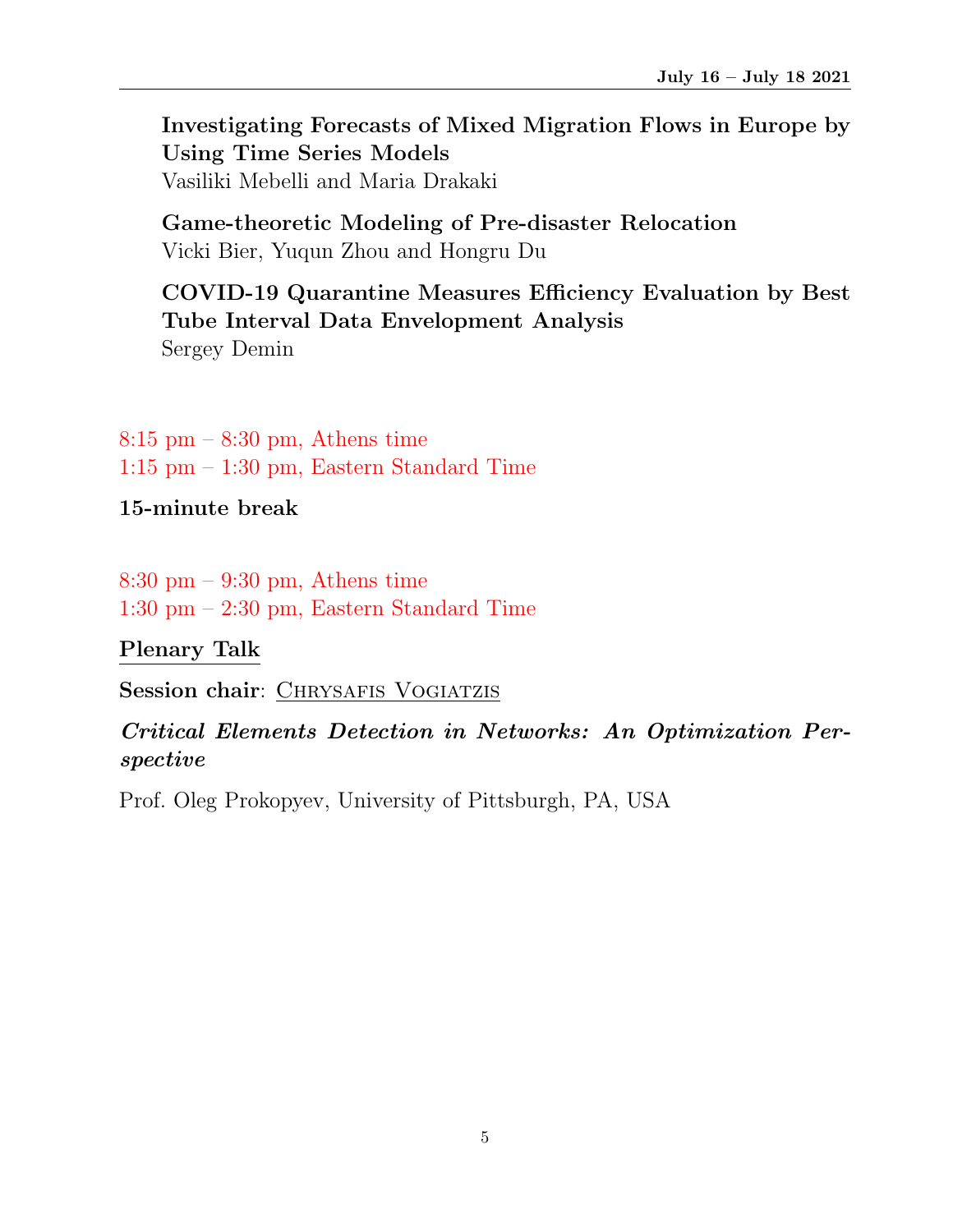9:30 pm – 10:30 pm, Athens time 2:30 pm – 3:30 pm, Eastern Standard Time

Session E

Session chair: ANNA NAGURNEY

## A stochastic network-based optimization model for 5G Coverage in distaster scenarios

Daniele Sciacca, Patrizia Daniele and Gabriella Colajanni

Developing Robust Reopening Processes following Natural Disasters

Anna Svirsko, Christina Domanowski and Tom Logan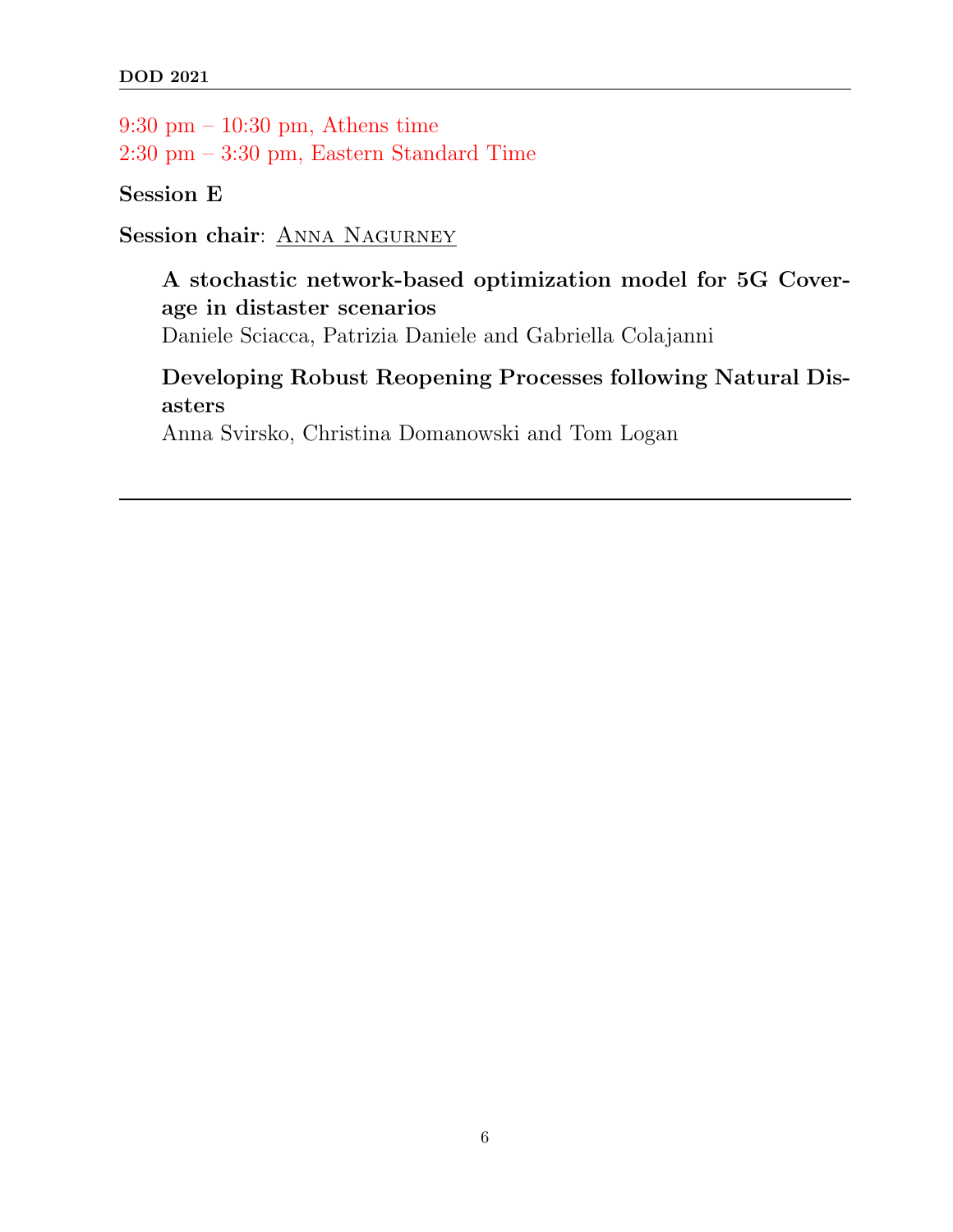# Sunday, July 18

 $4:00 \text{ pm} - 6:00 \text{ pm}$ , Athens time 9:00 am – 11:00 am, Eastern Standard Time

Session F

Session chair: SOFIA PAPADAKI

Decision Support System (DSS) for Hierarchical Allocation of Resources and Tasks for Disaster Management Shuvrangshu Jana, Rudrashis Majumder, Prathyush P. Menon and Debasish Ghose

A data-driven approach to measuring epidemiological susceptibility risk around the world

Charilaos Mertzanis, Alessandro Bitetto and Paola Cerchiello

## Interaction dynamics of interconnected networks pair at the start of the COVID-19 pandemic

Alla Kammerdiner, Alexander Semenov and Eduardo Pasiliao

### A Comprehensive Approach for the Dynamic Casualty Processing Schedule

Truong Son Pham, Van Loi Cao, Marian Sorin Nistor, Maximilian Moll and Stefan Pickl

 $6:00 \text{ pm} - 6:15 \text{ pm}$ , Athens time 11:00 am – 11:15 am, Eastern Standard Time

15-minute break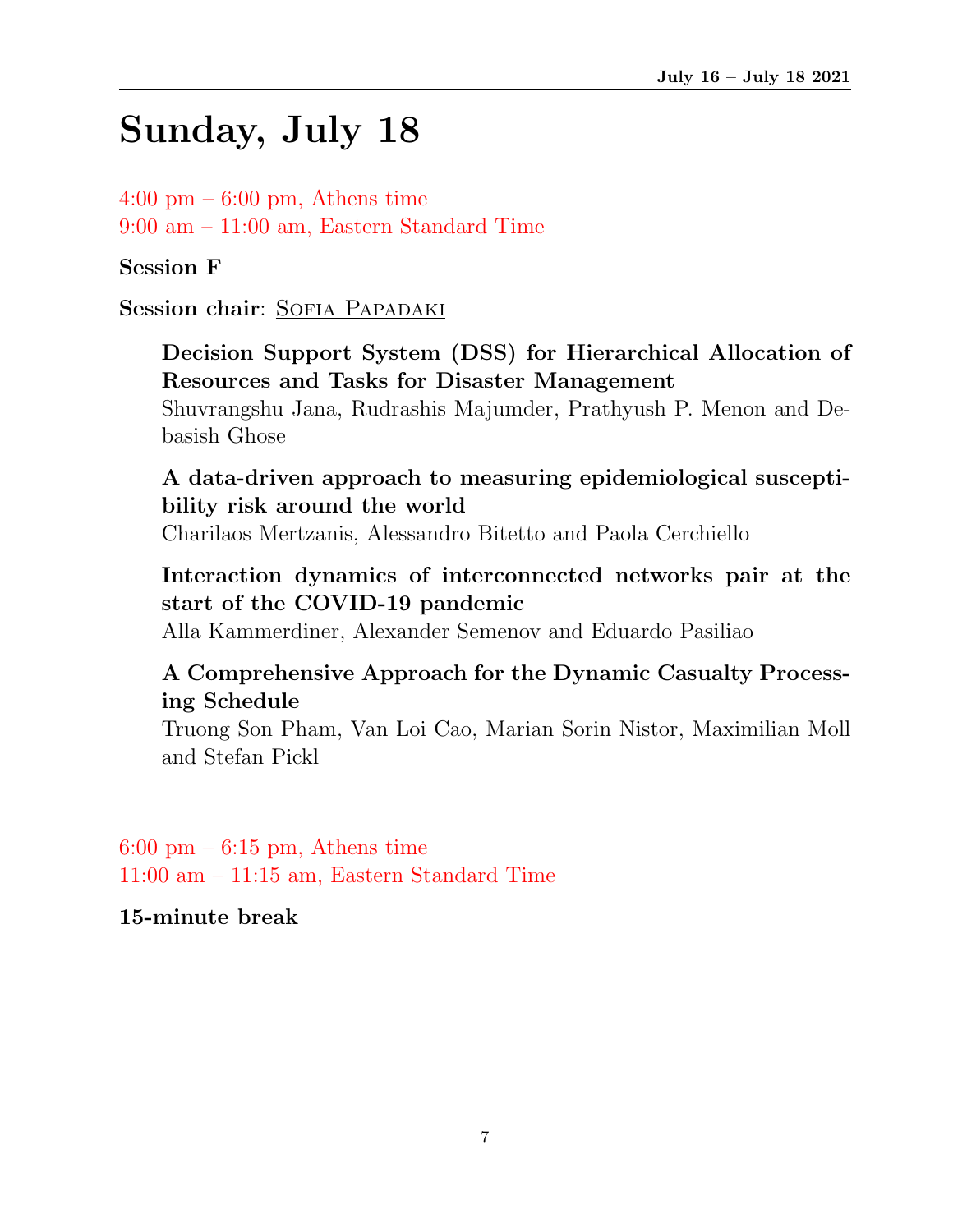$6:15$  pm  $-7:15$  pm, Athens time 11:15 am – 12:15 pm, Eastern Standard Time

Plenary Talk

Session chair: ANNA NAGURNEY

Science and Technology in Disaster Management: Past, Present and Future

Dr. George Karagiannis, General Secretariat for Civil Protection, Greece

 $7:15$  pm  $-9:15$  pm, Athens time 12:15 pm – 2:15 pm, Eastern Standard Time

Session G

Session chair: SOFIA PAPADAKI

A Multiclass, Multiproduct Covid-19 Convalescent Plasma Donor Equilibrium Model Anna Nagurney and Pritha Dutta

SARS-CoV-2 Dissemination using a Network of the United States Counties David Wren, Ruriko Yoshida and Chrysafis Vogiatzis

A Multicountry, Multicommodity Stochastic Game Theory Network Model of Competition for Medical Supplies Inspired by the Covid-19 Pandemic

Mojtaba Salarpour and Anna Nagurney

On the applicability of combinatorial methods to disaster exercise generation

Bernhard Garn, Klaus Kieseberg, Dominik Schreiber and Dimitris E. Simos

 $9:15$  pm  $-9:30$  pm, Athens time 2:15 pm – 2:30 pm, Eastern Standard Time

15-minute break